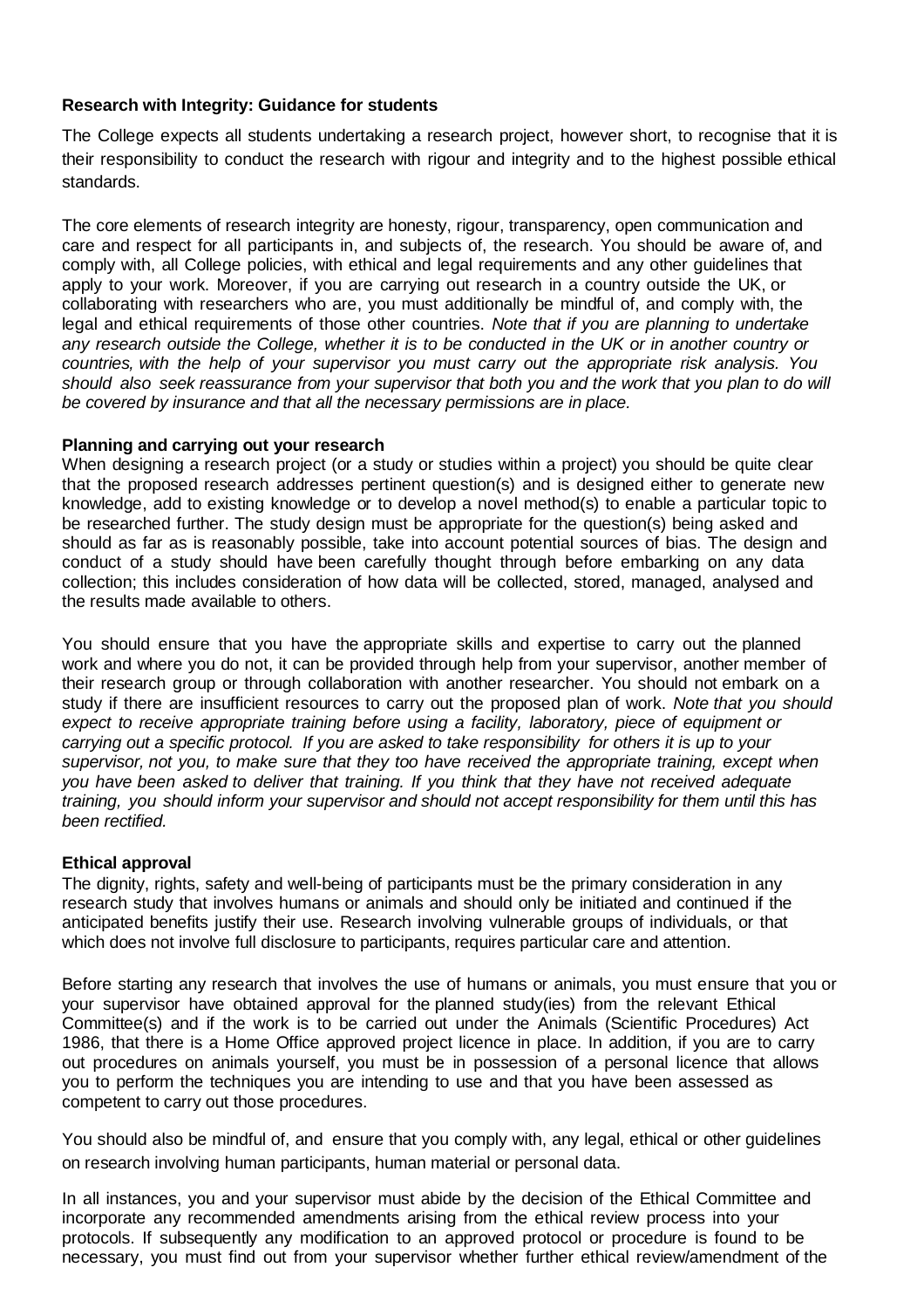project or your personal licence is required as a consequence and not embark on any studies until ethical permission has been granted or the licence(s) amended by the Home Office.

## **Informed consent**

When carrying out research involving human or animal participants in which informed consent is required from an individual or the owner or keeper of an animal, you must satisfy yourself that this has been obtained through the provision of sufficient accurate information given in an appropriate form. This will normally involve a written consent form which must be kept until after the work has been completed. Storage of information in an electronic form must comply with the requirements of the Data Protection Act.

You must inform research participants (or the owners/keepers of animals) that data collected during the course of the research may be disseminated, albeit not in a way that is attributable to an individual (unless this has been specifically agreed), and the form that it might take. This includes (but is not limited to) internal {RVC} reports and presentations, verbal or poster presentations at scientific or clinical meetings, and publications in peer-reviewed and other literature. You must be aware of, and adhere to any limitations to data dissemination imposed by legislation or any relevant bodies, ethical, regulatory or otherwise, and to by contractual obligations with funders or non-academic partners.

If at any time you become concerned that an animal(s) involved in your research is/are being subjected to what you believe is unreasonable risk or harm, you *must* report your concerns immediately to your supervisor, the head of the RVC BSU, or to the named animal care worker and/or the named veterinary surgeon.

#### **Data collection and storage**

You should collect and record data accurately, efficiently and according to the agreed design of the research project. You must also ensure that it is stored in a secure and accessible form that conforms to the College's policy on good research practice.

You must comply with all legal, ethical, funding body and College requirements for the collection, use and storage of data, especially personal data, where particular attention should be paid to the requirements of the Data Protection Act. *Data should be kept intact for any legally specified period* and otherwise for ten years at least, subject to any legal, ethical or other requirements, from the end of *the project. It should be kept in a form that would enable retrieval by a third party, subject to limitations imposed by legislation and general principles of confidentiality. If research data is to be deleted or destroyed, either because its agreed period of retention has expired or for legal or ethical reasons, it should be done so in accordance with all legal, ethical, research funder and organisational requirements and with particular concern for confidentiality and security.*

## **Conflict of interest**

A conflict of interest, whether it involves personal or institutional considerations (including but not limited to financial matters), can inappropriately affect research. You should *always* declare any conflict(s) of interest in order that the severity can be assessed and providing it is feasible to do so, a means of addressing it identified (such as through declarations and or other safeguards) in order to avoid poor practice in research or even potential misconduct. You must agree to abide by any direction given by your supervisor, the College, or Ethics Committee in relation to such conflicts of interest.

## **Intellectual property and confidentiality**

You will be asked to assign any intellectual property rights arising from your studies to the College unless you are a student based at a partner research institute or there is a contractual agreement in place with a funder or non-academic partner which takes precedence. It is College policy that research students have the same rights to benefit financially from intellectual property as members of academic, research and clinical staff (for further details see RVC IP and incentive policy). You must always maintain confidentiality when undertakings have been made to third parties or to protect intellectual property rights.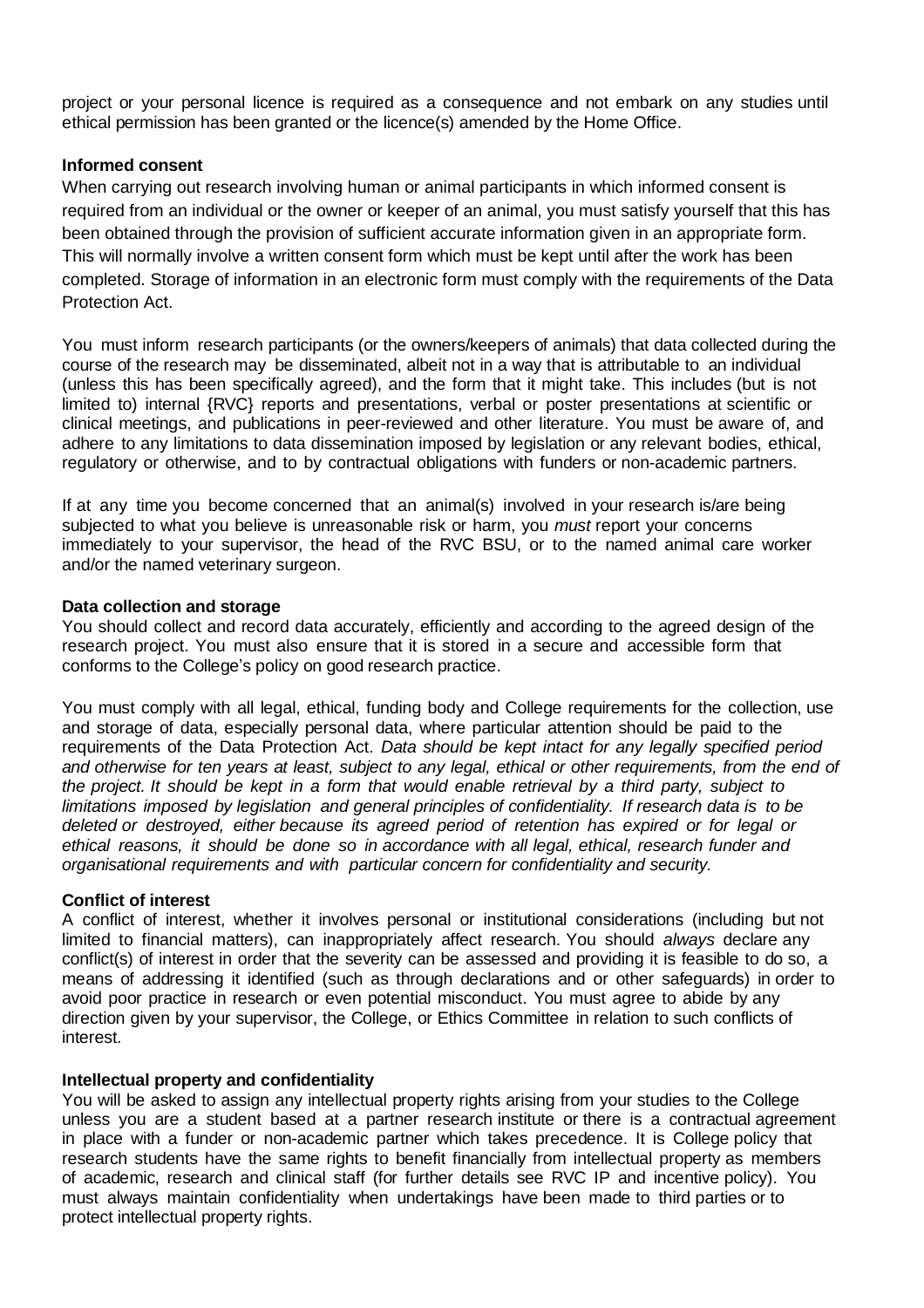# **Publication and authorship**

You have a duty to publish the findings of your research whenever possible, particularly research involving human or animal subjects or patients, and to do so in a manner that reports the research and all the findings accurately and without selection that could be misleading.

You should ensure that all the research data to be included in a publication is available for discussion with other researchers, subject to any existing agreements on confidentiality.

Authorship should be restricted to those contributors and collaborators who have made a significant intellectual or practical contribution to the work. No person who fulfils the criteria for authorship should be excluded from the submitted work. Authorship should not be allocated to honorary or "guest" authors (i.e. those that do not fulfil criteria of authorship). Anyone listed as an author of any work should be prepared to take public responsibility for that work and ensure its accuracy, and be able to identify their contribution to it.

You should consider issues relating to publication and authorship, especially the roles of collaborators and contributors, at an early stage, recognising that, subject to legal and ethical requirements, roles and contributions may change during the time span of the research. Decisions on publication and authorship should be agreed jointly and communicated to all concerned.

You should list the work of all contributors who do not meet the criteria for authorship in an acknowledgements section. All funders and sponsors of the described work, and {where applicable} the external organisation(s) funding your PhD studentship, should also be clearly acknowledged and any competing interests listed.

You must clearly acknowledge all sources used in the research and seek permission from any individuals if a significant amount of their work has been used in the publication. You must adhere to any conditions set by the organisation(s) funding your PhD and the described work {and any other relevant bodies} regarding the publication of your research and its findings in open access repositories within a set period.

You should always declare any potential or actual conflicts of interest in relation to your research in publications or when reporting your findings at meetings.

You should be aware that submitting a research report to more than one potential publisher at any given time (i.e. duplicate submission), or publishing findings in more than one publication without disclosure and appropriate acknowledgement of any previous publications (i.e. duplicate publication), is completely unacceptable.

If you are being discouraged from publishing and disseminating your research or its findings, or subjected to attempts to influence the presentation or interpretation of findings inappropriately, you must report this to the Vice Principal for Research & Innovation so that the matter can be investigated.

## **Research Misconduct**

"Research misconduct is characterised as behaviour or actions that fall short of the standards of ethics, research and scholarship required to ensure that the integrity of research is upheld. It is a problem because it can cause harm (for example to patients, the public and the environment), damages the credibility of research, undermines the research record, and wastes resources". *From The Concordat to support research integrity; Universities UK, 2012*

You should be aware of the College's policy on misconduct in research. Misconduct includes (but is not limited to): fabrication; falsification; misrepresentation of data and/or interests and/or involvement; piracy (deliberate exploitation of the ideas of others without their consent); plagiarism and failure to follow accepted procedures or to exercise due care in carrying out your responsibilities for:

i) avoiding unreasonable risk or harm to animals or humans used in research and the environment

ii) the proper handling of privileged or private information on individuals collected during the research.